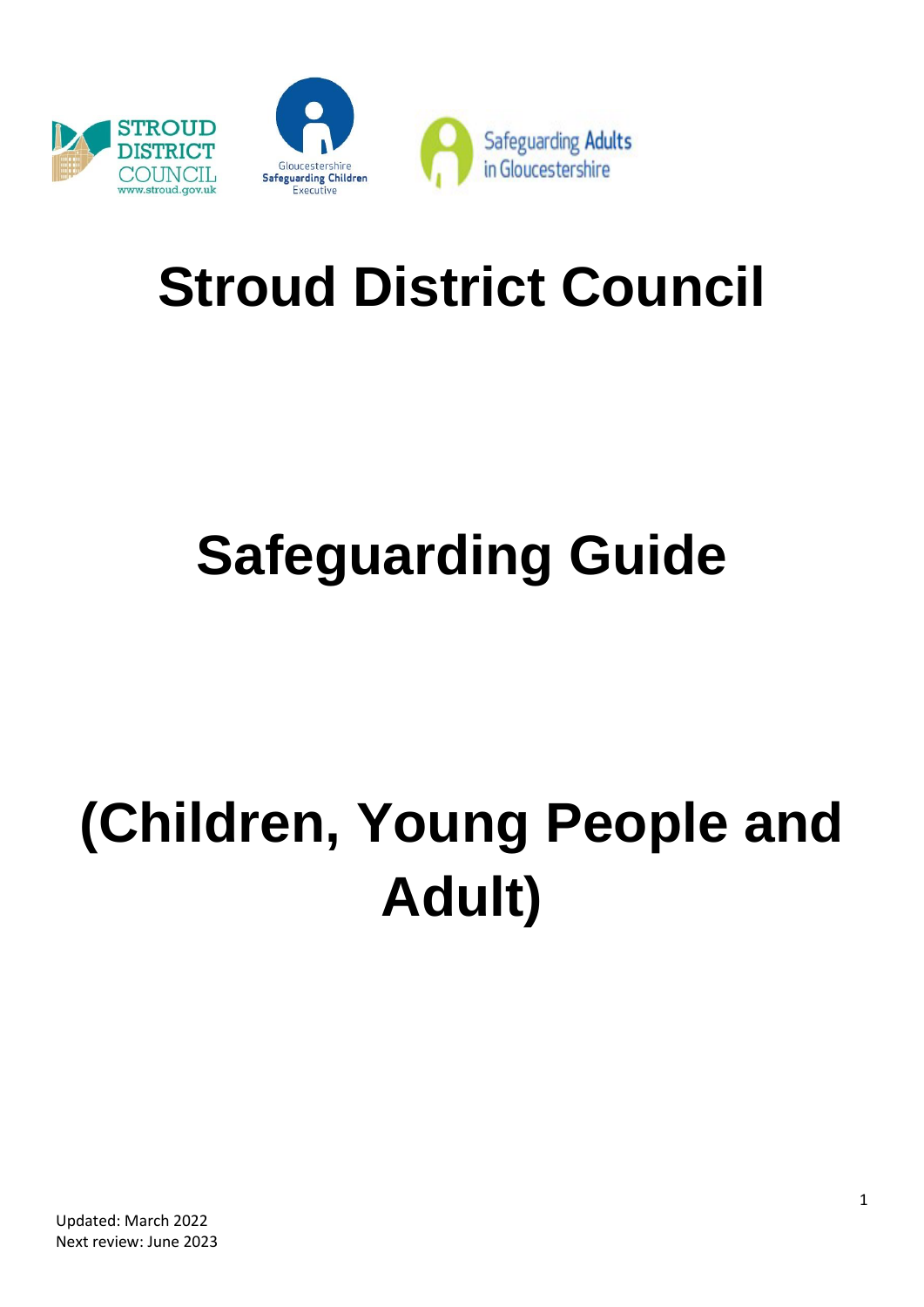#### **Contents**

| <b>Introduction and Purpose</b>                                            | 3  |
|----------------------------------------------------------------------------|----|
| <b>Council's Roles and Responsibilities</b>                                | 4  |
| Safeguarding Children and Young People                                     | 4  |
| <b>Safeguarding Adults</b>                                                 | 4  |
| Definitions and Types of Abuse - Children and Young People                 | 4  |
| Definitions and Types of Abuse – Adults in need of care and support        | 5  |
| Additional Legislation for Children and Young People and Adults            | 7  |
| <b>Designated Safeguarding Lead Officers</b>                               | 9  |
| <b>Whole Organisation Responsibilities</b>                                 | 9  |
| Who else the Safeguarding Policy affects                                   | 10 |
| Safeguarding Practices (recruitment, training, staff allegations, support) | 11 |
| <b>Safeguarding Procedure (listening, confidentiality)</b>                 | 12 |
| Allegations of previous abuse                                              | 13 |
| <b>Escalation Policy/Healthy Challenge</b>                                 | 13 |
| <b>Review of Safeguarding Policy and Procedures</b>                        | 13 |
| Other useful numbers                                                       | 14 |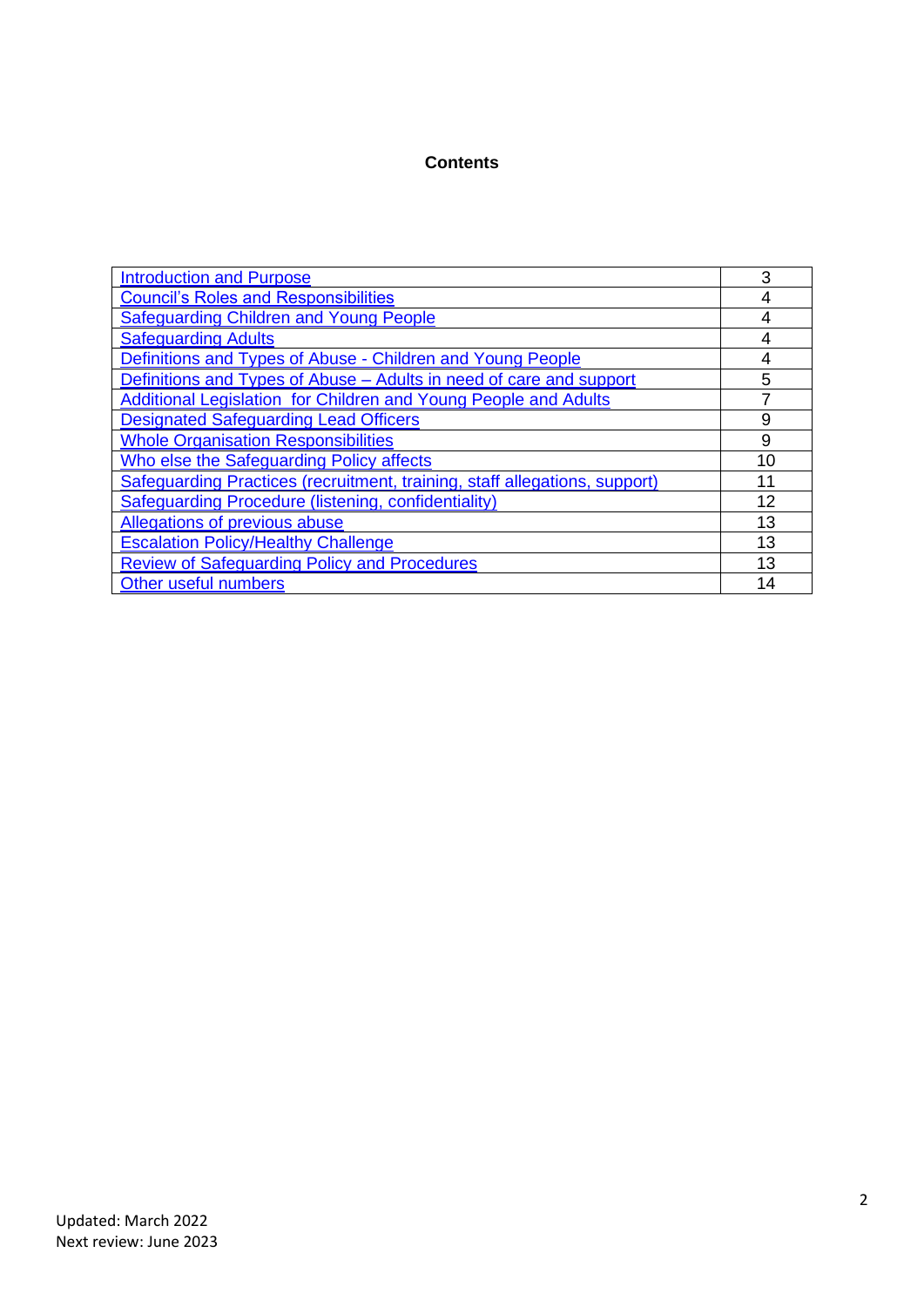# <span id="page-2-0"></span>**Introduction**

Stroud District Council (SDC) advocates that **SAFEGUARDING IS EVERYONE'S BUSINESS** and that all people have the right to live in safety, free from abuse, harm and neglect.

Safeguarding is the umbrella term for protecting peoples' physical health, mental wellbeing and human rights and SDC has a duty of care to protect all children, young people and adults, who come into contact with our services (in-line with the Children Act (2004) and the Care Act (2014) key principles for adults who may be in need of care and support (empowerment, prevention, proportionality, protection, partnership and accountability)). Safeguarding means making sure that people are supported to gain good access to support services, remain well and thrive.

# **Purpose**

The purpose of this guide is to ensure that SDC retains a consistent approach to safeguarding across the organisation. It is designed to ensure that all employees, Elected Members, volunteers and contractors, delivering services on the Council's behalf are aware of their legal obligations. This guide will sit behind the SDC Policy, SDC Flow Charts and SDC Safeguarding Concern/Incident reporting forms.

The safeguarding of children, young people and adults, who may be in need of care & support, it encompasses the following types of harm and/or abuse: -

#### **Children & Young People**

- Emotional, Sexual, Neglect, Physical, Domestic Violence
- Child Sexual Exploitation
- Modern Slavery
- Forced Marriage
- Female Genital Mutilation

# **Adult who may be in need of Care and Support (Vulnerable Adults)**

- Physical
- Domestic Abuse (including physical, financial, sexual, psychological, emotional and coercive control)
- Sexual
- Emotional/Psychological
- Neglect & Acts of Omission
- Financial and Material (including Scams)
- Discriminatory
- Modern Slavery/Human Trafficking/Illegal Workers
- Institutional/Organisational
- Self-Neglect
- Honour Based Violence
- Forced Marriage
- Female Genital Mutilation
- Cyber crime
- Stalking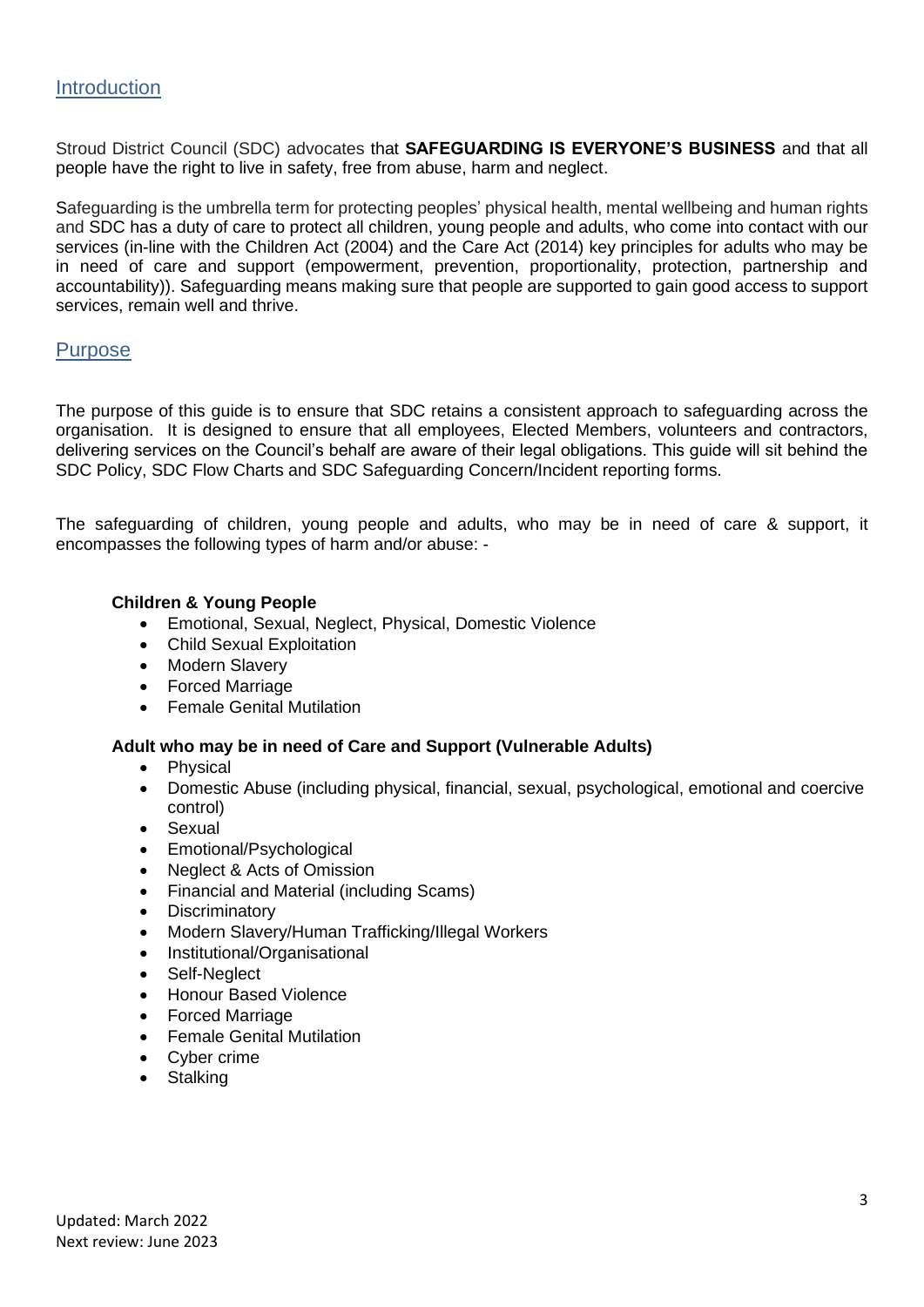# <span id="page-3-0"></span>The Council's Role and Responsibilities

SDC has a statutory responsibility and duty of care to cooperate, communicate and report issues relating to safeguarding to the appropriate internal person(s), authorities and partner agencies. This is to be consistent and timely across all service areas. Safeguarding is not a practice that operates in isolation and is to be embedded within the whole organisation and this guide offers detail behind the SDC Safeguarding Policy on a page and reporting system.

# <span id="page-3-1"></span>Safeguarding Children and Young People

Local Authorities have a duty under the Children Act (2004) and the Gloucestershire Safeguarding Children Executive (GSCE) regulations, to ensure that they consider the need to safeguard, protect and /or empower children and young people when carrying out their functions. SDC is a member of the GSCE and has a role in identifying children and young people who may be at risk and alerting the appropriate services.

# <span id="page-3-2"></span>Safeguarding Adults

SDC's role to ensure that appropriate safeguards are in place for adults is governed by the Care Act (2014) and Care and Support Statutory Guidance (2014) and Gloucestershire Safeguarding Adults Board (2009) regulations. Responsibilities apply to adults who:

- May have care and support needs
- Are experiencing or are at risk of abuse or neglect
- Are unable to protect themselves from either the risk of, or the experience of abuse or neglect
- Who lack capacity in order to promote their rights as laid down in the Mental Health Capacity Act (2005) and Deprivation of Liberty Standards (2007).

The compulsory SDC Safeguarding Training (level 1 & 2 ELearning) includes both children/young people and adults and details how each staff member is to perform this role. All staff and associated workers/volunteers are required to regularly familiarise themselves with the SDC safeguarding procedures in place on the SDC Hub.

# <span id="page-3-3"></span>Definitions and Types of Abuse - Children and Young People

In accordance with guidance provided by *Working Together to Safeguard Children (2018)* and based on the **Children Act (2004),** the terms children, child, young person or young people shall for the purposes of this guide be deemed to mean:

*"Anyone who has not yet reached their 18th birthday. The fact that they have reached 16 years of age; are living independently or in further education; are a member of the armed forces; in hospital or in custody in the secure estate for children and young people, does not change his or her status or entitlement to services or protection under the Acts and this policy".*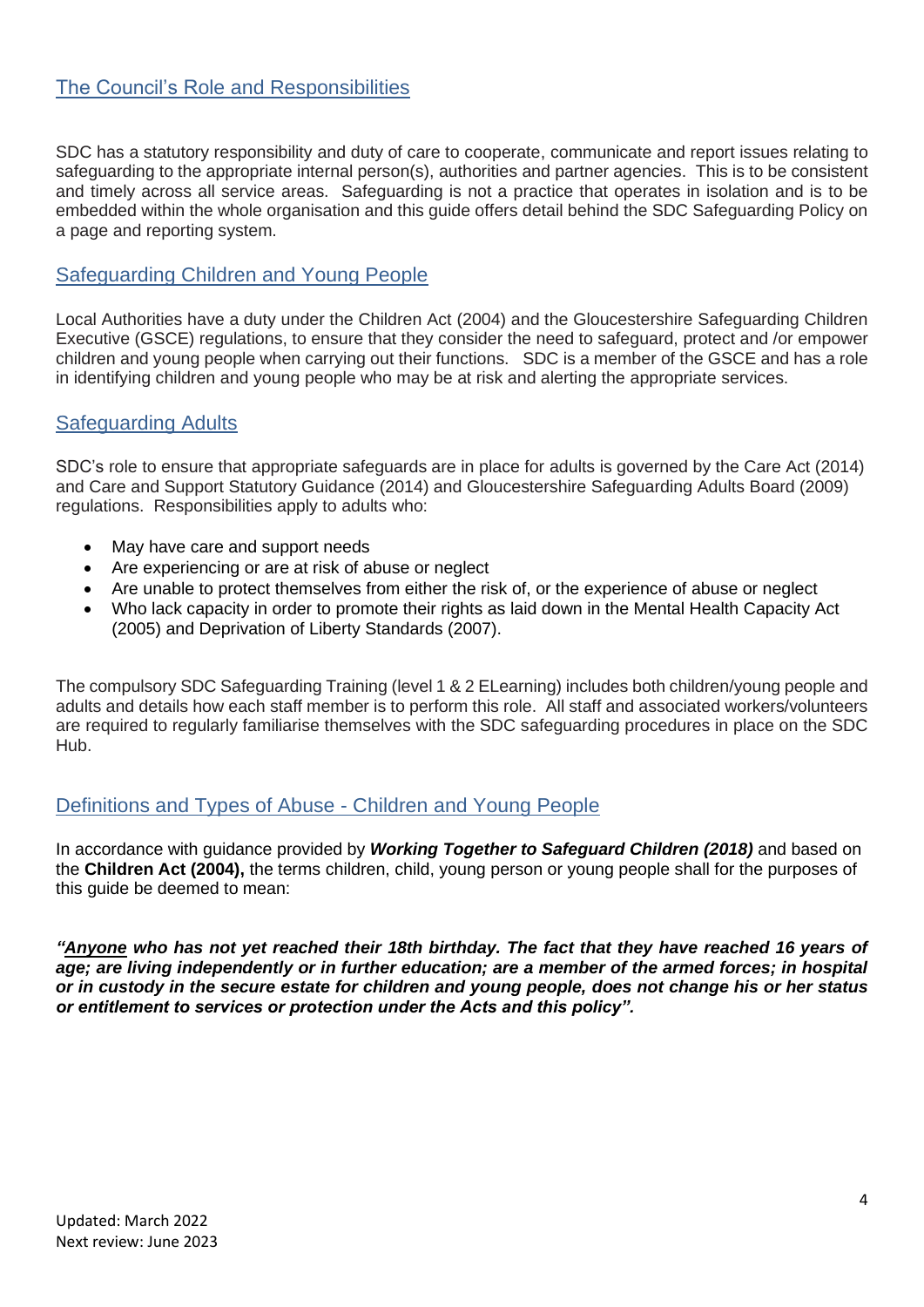A child and/or young person may be at risk of abuse in many ways, as detailed by the following table: -

| <b>TYPE</b>              | <b>DEFINITION</b>                                                                                                                                                                                                                        | <b>SIGNS</b>                                                                                                                                                                                                  |
|--------------------------|------------------------------------------------------------------------------------------------------------------------------------------------------------------------------------------------------------------------------------------|---------------------------------------------------------------------------------------------------------------------------------------------------------------------------------------------------------------|
| <b>Emotional</b>         | The<br>persistent<br>emotional<br>maltreatment of a child such as to<br>cause severe and<br>persistent<br>effects on the child's emotional<br>Development. Can also include<br>cyber bulling                                             | Conveying to children that<br>worthless<br>they<br>are<br>or<br>inadequate; imposing age or<br>developmentally<br>inappropriate<br>expectations,<br>serious bullying, exploitation,<br>isolation, segregation |
| <b>Sexual</b>            | Forcing or enticing a child or<br>young person to take part in<br>sexual activities, whether or not<br>the child is aware what<br>is<br>happening, including<br>of<br>use<br>images through social media or<br>other IT.                 | Inappropriate<br>sexual<br>behaviour, use of language,<br>fear of adults, recoiling from<br>physical contact                                                                                                  |
| <b>Neglect</b>           | The persistent failure to meet a<br>child's basic physical and/or<br>psychological needs, likely to<br>result in the serious impairment of<br>the child's health or development                                                          | Inadequate food, clothing or<br>shelter. Inadequate access to<br>appropriate medical care or<br>treatment,<br>isolation,<br>truanting, lateness                                                               |
| <b>Physical</b>          | May involve hitting, shaking,<br>throwing, poisoning, burning or<br>scalding, drowning, suffocating or<br>otherwise causing physical harm<br>to a child. Also includes bullying<br>and cyber bullying                                    | Unexplained bruising, burns,<br>fractures, weight gain or loss,<br>repeat illness                                                                                                                             |
| <b>Domestic Violence</b> | An incident or pattern of incidents<br>controlling,<br>coercive<br>оf<br>or<br>threatening behaviour, violence<br>or abuse by someone who is or<br>has been an intimate partner or<br>family member regardless of<br>gender or sexuality | Unexplained<br>bruising,<br>cowering or flinching, bruising<br>consistent with<br>being<br>hit,<br>detachment                                                                                                 |

# <span id="page-4-0"></span>Definitions and Types of Abuse – Adults in need of care and support

An adult, is any person aged 18 or over. An adult is deemed as vulnerable if they;

- Have needs for care and support (whether or not the local authority is meeting any of those needs) **and:**
- Is experiencing or at risk of abuse or neglect **and**
- As a result of those care and support needs is unable to protect themselves from wither the risk of, or the experience of abuse or neglect **Or**
- Lacks capacity in order to promote their rights as laid down in the Mental Health Capacity Act (2005) and Deprivation of Liberty Standards (2007).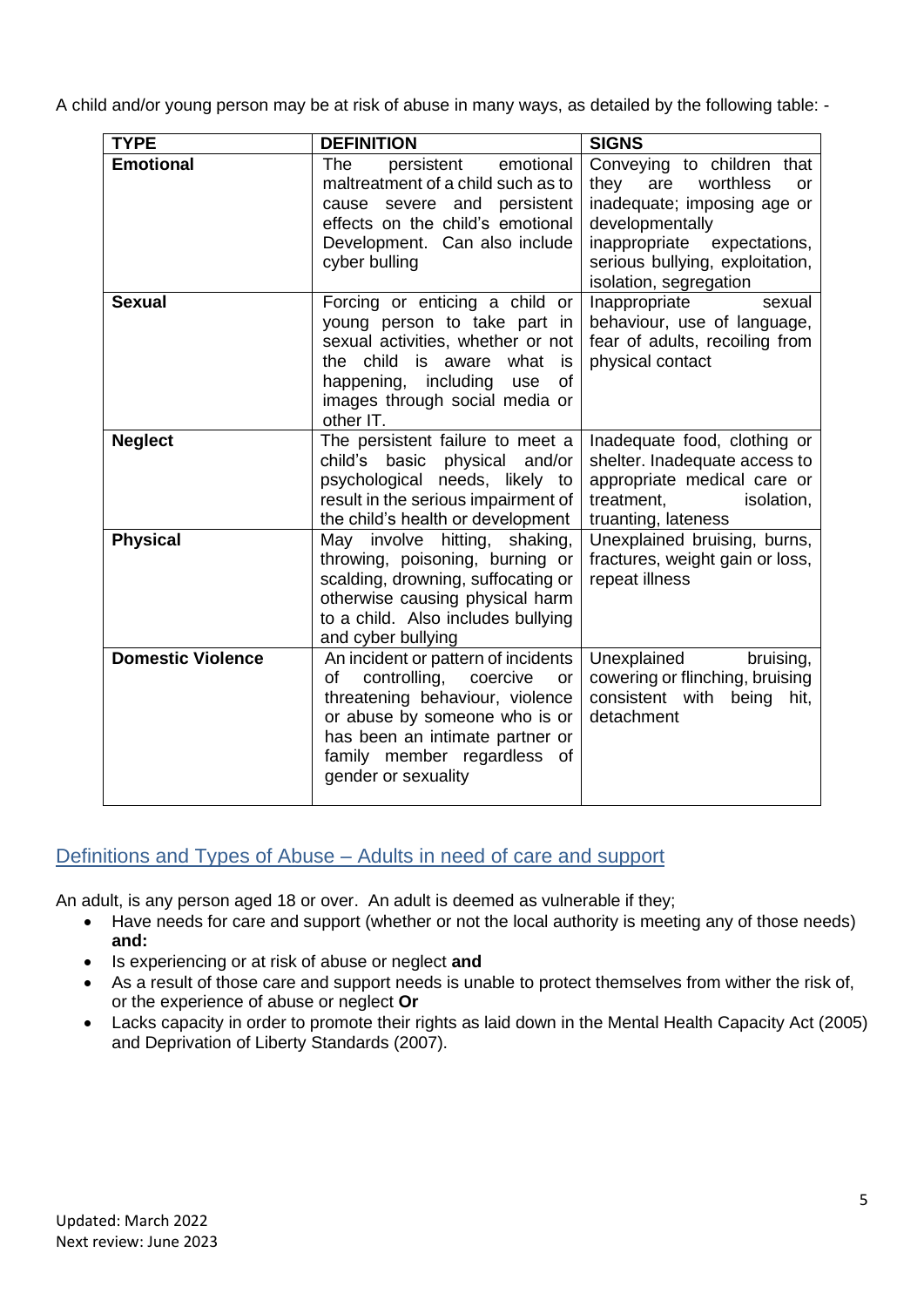A vulnerable adult may be at risk of abuse in many ways, as detailed in the following table: -

| <b>TYPE</b>                                     | <b>DEFINITION</b>                                                                                                                                                                                                                        | <b>INDICATORS</b>                                                                                                                                                                                                                                           |
|-------------------------------------------------|------------------------------------------------------------------------------------------------------------------------------------------------------------------------------------------------------------------------------------------|-------------------------------------------------------------------------------------------------------------------------------------------------------------------------------------------------------------------------------------------------------------|
| <b>Physical</b>                                 | non-accidental<br>The<br>of<br>use<br>physical force that results (or<br>could result) in bodily injury, pain<br>or impairment including: assault,<br>hitting, slapping, pushing, misuse<br>of medication and restraint                  | Unexplained<br>bruising,<br>cowering or flinching, bruising<br>consistent with<br>being hit,<br>unexplained<br>burns,<br>unexplained fractures                                                                                                              |
| <b>Domestic Abuse</b>                           | An incident or pattern of incidents<br>controlling,<br>coercive<br>оf<br>or<br>threatening behaviour, violence<br>or abuse by someone who is or<br>has been an intimate partner or<br>family member regardless of<br>gender or sexuality | Unexplained<br>bruising,<br>cowering or flinching, bruising<br>consistent with being hit                                                                                                                                                                    |
| <b>Sexual</b>                                   | Direct or indirect involvement in<br>sexual activity without consent                                                                                                                                                                     | Incontinence,<br>difficulty/discomfort<br>$\mathsf{I}$<br>walking, excessive washing,<br>transmitted<br>sexually<br>diseases, bruising/bleeding<br>in genital areas, bruising,<br>urinary infections                                                        |
| <b>Emotional/Psychological</b>                  | Acts or behaviour which impinge<br>on the emotional health of, or<br>which causes distress or anguish<br>to individuals                                                                                                                  | Disturbed<br>sleep,<br>anxiety,<br>confusion,<br>extreme<br>submissiveness<br>or<br>dependency, sharp changes<br>behaviour,<br>loss<br>οf<br>in.<br>confidence or appetite                                                                                  |
| <b>Neglect &amp; Acts of</b><br><b>Omission</b> | Ignoring or withholding physical<br>or medical care needs which<br>result<br>in<br>situation<br>a<br><b>or</b><br>environment detrimental to the<br>individual                                                                           | Ignoring medical, emotional<br>or physical care needs (incl.<br>dressing), failure to provide<br>access to appropriate health<br>care, withholding medication,<br>nutrition<br>adequate<br>and<br>heating                                                   |
| <b>Financial &amp; Material</b><br><b>Abuse</b> | Unauthorised,<br>fraudulent<br>obtaining and improper use of<br>funds, property or any resources<br>of an adult at risk. Scamming and<br>coercion in relation to an adult's<br>financial affairs                                         | sudden<br>Unexplained<br><b>or</b><br>bills,<br>inability<br>to<br>pay<br>unexplained withdrawals of<br>money<br>from<br>accounts,<br>personal possessions going<br>missing, unusual interest by a<br>friend/relative/neighbour<br>in.<br>financial matters |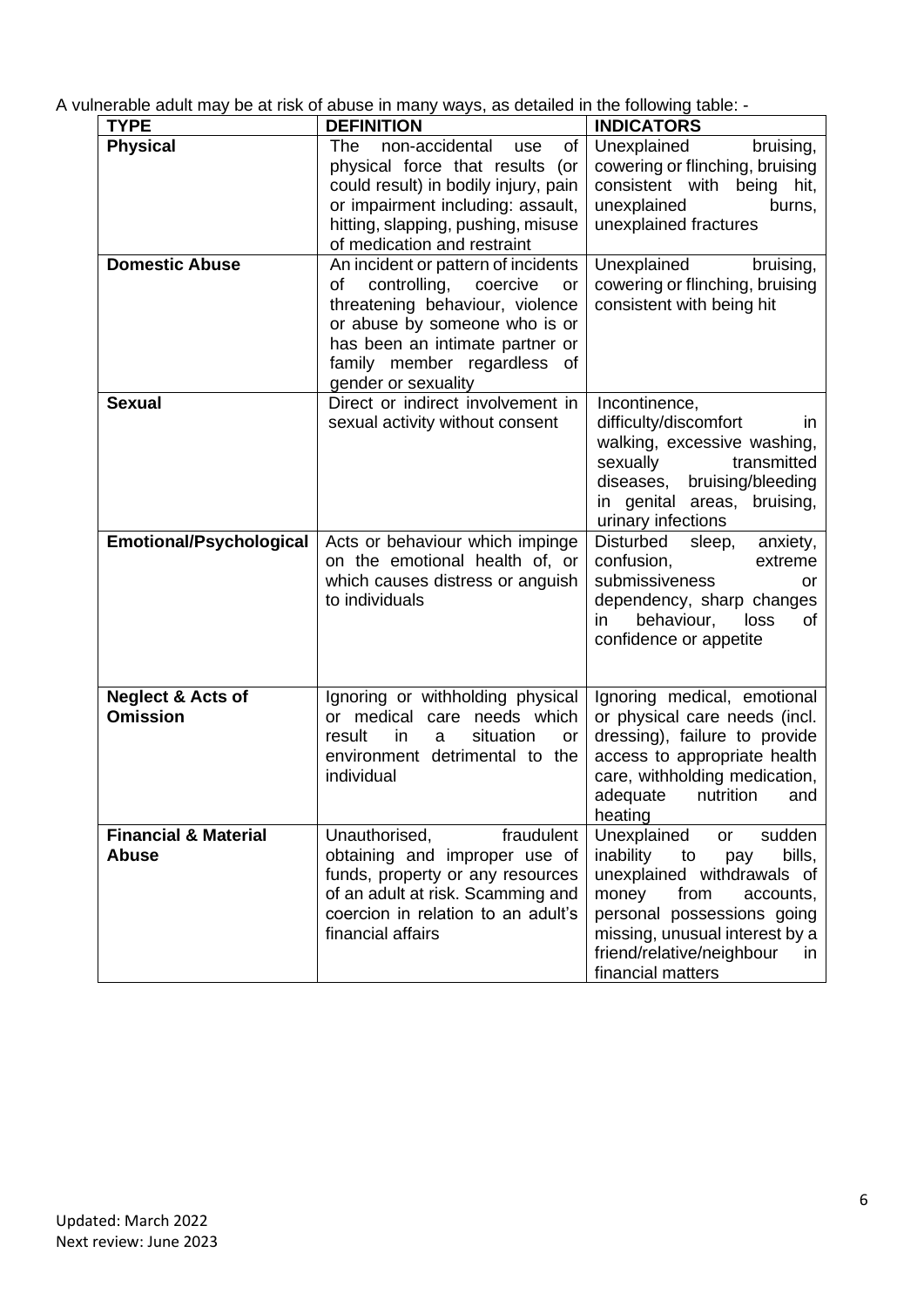| <b>Discriminatory</b> | When values, beliefs or culture<br>result in a misuse of power that<br>denies main stream opportunities<br>to some groups or individuals.<br>This includes discrimination on<br>the grounds of race, faith or<br>religion, age, disability, gender,<br>sexual orientation and political<br>views, along with racist, sexist,<br>homophobic or ageist comments<br>or jokes, or comments and jokes<br>based on a person's disability or<br>any other form of harassment,<br>slur or similar treatment | Inciting others to commit<br>abusive acts, lack of effective<br>communication, bullying |
|-----------------------|-----------------------------------------------------------------------------------------------------------------------------------------------------------------------------------------------------------------------------------------------------------------------------------------------------------------------------------------------------------------------------------------------------------------------------------------------------------------------------------------------------|-----------------------------------------------------------------------------------------|
| <b>Modern Slavery</b> | Encompasses slavery, human<br>trafficking,<br>forced<br>and<br>compulsory labour and domestic<br>servitude                                                                                                                                                                                                                                                                                                                                                                                          | Poverty, isolation, drug and<br>alcohol misuse                                          |
| Institutional/        | culture<br><b>of</b><br>the<br>the<br><b>Where</b>                                                                                                                                                                                                                                                                                                                                                                                                                                                  | Lack of care plans, contact                                                             |
| Organisational        | organisations<br>places<br>the                                                                                                                                                                                                                                                                                                                                                                                                                                                                      | with the outside world not                                                              |
|                       | emphasis on the running of the                                                                                                                                                                                                                                                                                                                                                                                                                                                                      | encouraged, no flexibility or                                                           |
|                       | establishment above the needs                                                                                                                                                                                                                                                                                                                                                                                                                                                                       | lack of choice                                                                          |
|                       | and care of the person                                                                                                                                                                                                                                                                                                                                                                                                                                                                              |                                                                                         |
| Self-neglect          | Neglecting to care for one's                                                                                                                                                                                                                                                                                                                                                                                                                                                                        | A deterioration in physical                                                             |
|                       | personal hygiene, health<br>or                                                                                                                                                                                                                                                                                                                                                                                                                                                                      | lack<br>appearance,<br>0f                                                               |
|                       | surroundings<br>includes<br>and                                                                                                                                                                                                                                                                                                                                                                                                                                                                     | grooming,<br>weight<br>rapid                                                            |
|                       | behaviour such as hoarding                                                                                                                                                                                                                                                                                                                                                                                                                                                                          | gain/loss                                                                               |

# <span id="page-6-0"></span>Additional Legislation for Children and Young People and Adults

There are a number of specific legislative acts that constitute abuse which could affect both children and adults; as follows;

# **Child Sexual Exploitation (CSE)**

Sexual exploitation of children and young people under 18 involves exploitative situations, contexts and relationships where young people (or a third person or persons) receive 'something' (e.g. food, accommodation, drugs, alcohol, cigarettes, affection, gifts, money) as a result of them performing, and/or another or others performing on them, sexual activities.

Child sexual exploitation can occur through the use of technology without the child's immediate recognition; for example, being persuaded to post sexual images on the Internet/mobile phones without immediate payment or gain.

In all cases, those exploiting the child/young person will have power over them by virtue of their age, gender, intellect, physical strength and/or economic or other resources. Violence, coercion and intimidation are common. Additionally, involvement in exploitative relationships are being characterised in the main by the child or young person's limited availability of choice resulting from their social/economic and/or emotional vulnerability.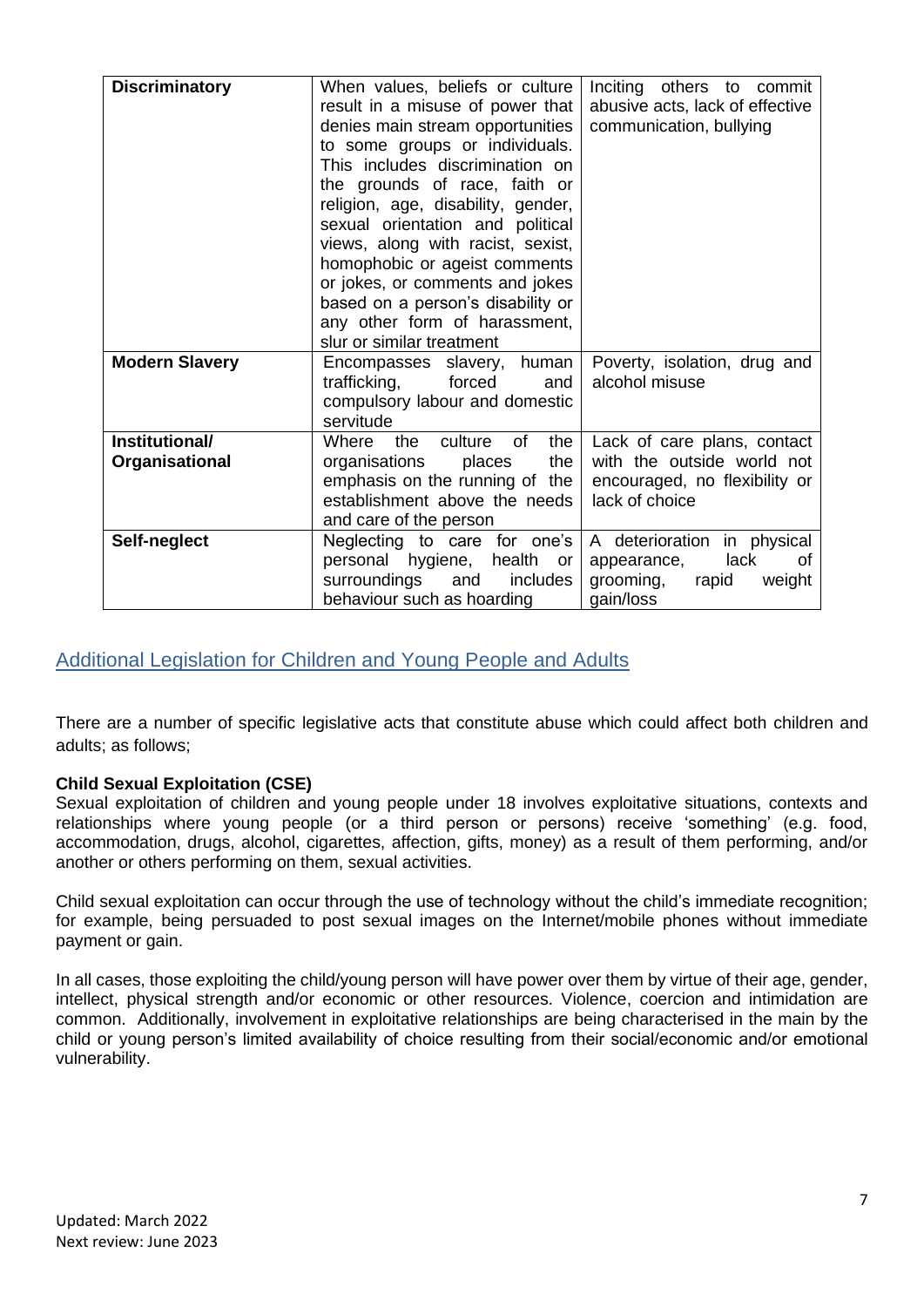#### **Modern Slavery**

There are many different characteristics that distinguish slavery from other human rights violations, however only one needs to be present for slavery to exist. It involves people being forced to work through mental or physical threat, owned or controlled by an 'employer' usually through mental or physical abuse or the threat of abuse, dehumanised and being treated as a commodity or bought and sold as 'property'.

#### **Forced Marriage**

In a forced marriage you are coerced into marrying someone against your will. You may be physically threatened or emotionally blackmailed to do so. It is an abuse of human rights and cannot be justified on any religious or cultural basis. It is not the same as an arranged marriage where you have a choice as to whether to accept the arrangement or not. The tradition of arranged marriages has operated successfully within many communities and countries for a very long time.

#### **Female Genital Mutilation (FGM)**

FGM is a collective term used for illegal procedures, such as female circumcision, which include the partial or total removal of the external female genital organs, or injury to the female genital organs for a cultural or non-therapeutic reason.

#### **Honour Based Violence (HBV)**

HBV is abuse in the name of honour, covering a variety of behaviours (including crimes), mainly but not exclusively against females, where the person is being punished by their family and/or community for a perceived transgression against the 'honour' of the family or community, or is required to undergo certain activities or procedures in 'honour' of the family.

It is a form of domestic abuse which relates to a victim who does not abide by the 'rules' of an honour code. This will have been set at the discretion of relatives or community; the victims are punished for bringing shame on the family or community.

#### **Cyber Crime**

Cybercrime is defined as criminal activity carried out by means of computers or the internet. Criminals are increasingly exploiting the speed, convenience and anonymity of the internet to commit a diverse range of criminal activities without physical or virtual boarders. These crimes can cause serious harm and pose significant threats to victims worldwide.

#### **Stalking**

The Protection of Freedoms Act (2012) defines "stalking" as an offence. However, there is no legal definition, but examples include: following or spying on a person or forcing contact with the victim through any means including social media. Any of these examples carried out repeatedly or persistently can cause significant alarm or distress.

#### **Prevent**

Prevent is a government strategy which aims to raise awareness and resilience to radicalisation. It recognises that children and vulnerable adults can be susceptible to extremist views and coerced into criminal behaviour.

#### **Human Trafficking**

Takes place when a victim is moved from one place to another for the purpose of exploitation, this could be through sexual exploitation, domestic servitude, forced labour, forced criminality or organ harvesting. The trafficker is able to control and exploit through violence, coercion or deception.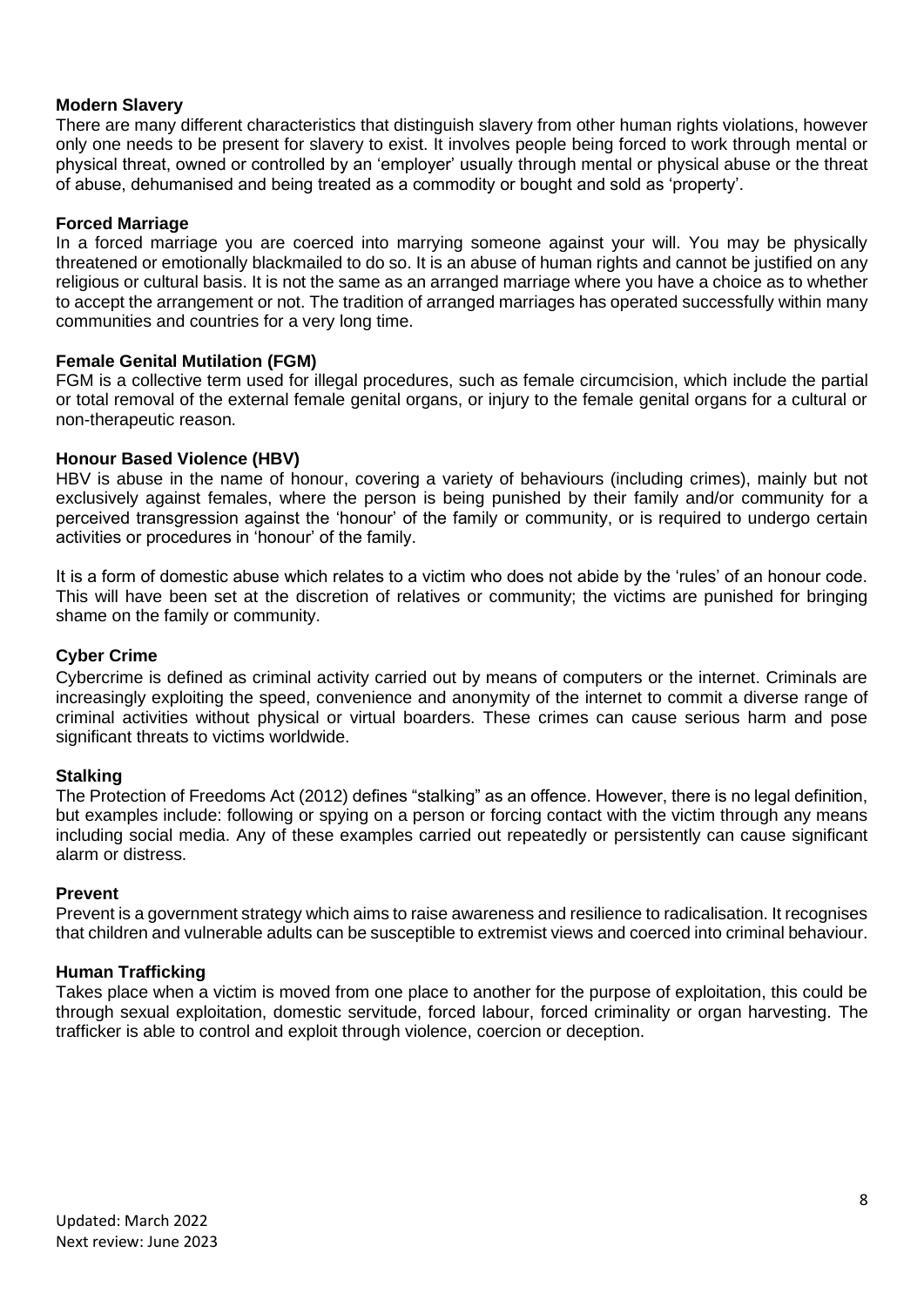# <span id="page-8-0"></span>Designated Safeguarding Lead Officers

SDC has designated safeguarding lead officers, who are responsible for championing the importance of safeguarding and promoting the welfare of children, young people and adults in need of care and support. Their role is also to support staff and provide guidance and advice to aid implementation of the SDC Policy. In the event of allegation concerns arising in relation to a member of SDC staff, or a volunteer, the Head of Human Resources will also be notified/involved.

#### **Strategic Lead:**

Mike Hammond

#### **Operational Allegations for Lead Staff, Children/Young People and Adults:**

Nikki Humphries, Steve Miles, Rachel Pratt and Human Resources

#### **Additional nominated reporting officers for Concern/Incident:**

Each service area has nominated reporting leads

This group of officers will form the SDC Safeguarding Group and will meet at least twice a year

# <span id="page-8-1"></span>Whole Organisation Responsibilities

#### **Strategic Leadership Team**

Stroud District Council's Strategic Leadership Team will ensure that: -

- 1. The Council meets its legal obligations.
- 2. Where applicable, the safeguarding of children, young people and adults in need of care and support is considered in strategies, and service plans.
- 3. The best safeguarding practices are embedded and maintained across all services to ensure continuous improvement and compliance with national and local policies.
- 4. All safeguarding matters are expedited in a timely manner and treated seriously.
- 5. Support staff and members on all aspects of Safeguarding and ensure procedures are adhered to.
- 6. Ensure that Safeguarding Level 1 and 2 training is compulsory across the authority.

#### **Service Managers**

Stroud District Council's Service Managers will ensure that: -

- 1. The safeguarding policy is adhered to across the organisation
- 2. Staff complete and implement the appropriate safeguarding training
- 3. Staff handling safeguarding issues are fully supported
- 4. They take responsibility for the quality of safeguarding children, young people and adults in need of care and support in their service area
- 5. All staff and volunteers working with children, young people and adults in need of care and support are subject to the DBS checks appropriate to their role and legislative requirements.

#### **Human Resources**

Stroud District Council's Human Resource Service will ensure that: -

- 1. The relevant policies are in place for Safer Recruitment, DBS and Disciplinary Procedures
- 2. Managers and members are supported in the use of these policies directly and indirectly associated with safeguarding
- 3. Provide support with the pre-employment checks (including through the Disclosure and Barring Service).
- 4. Work with SDC Safeguarding Group to ensure all new staff complete safeguarding level 1 ELearning and as part of their induction and ensure all staff complete the relevant course on an annual basis.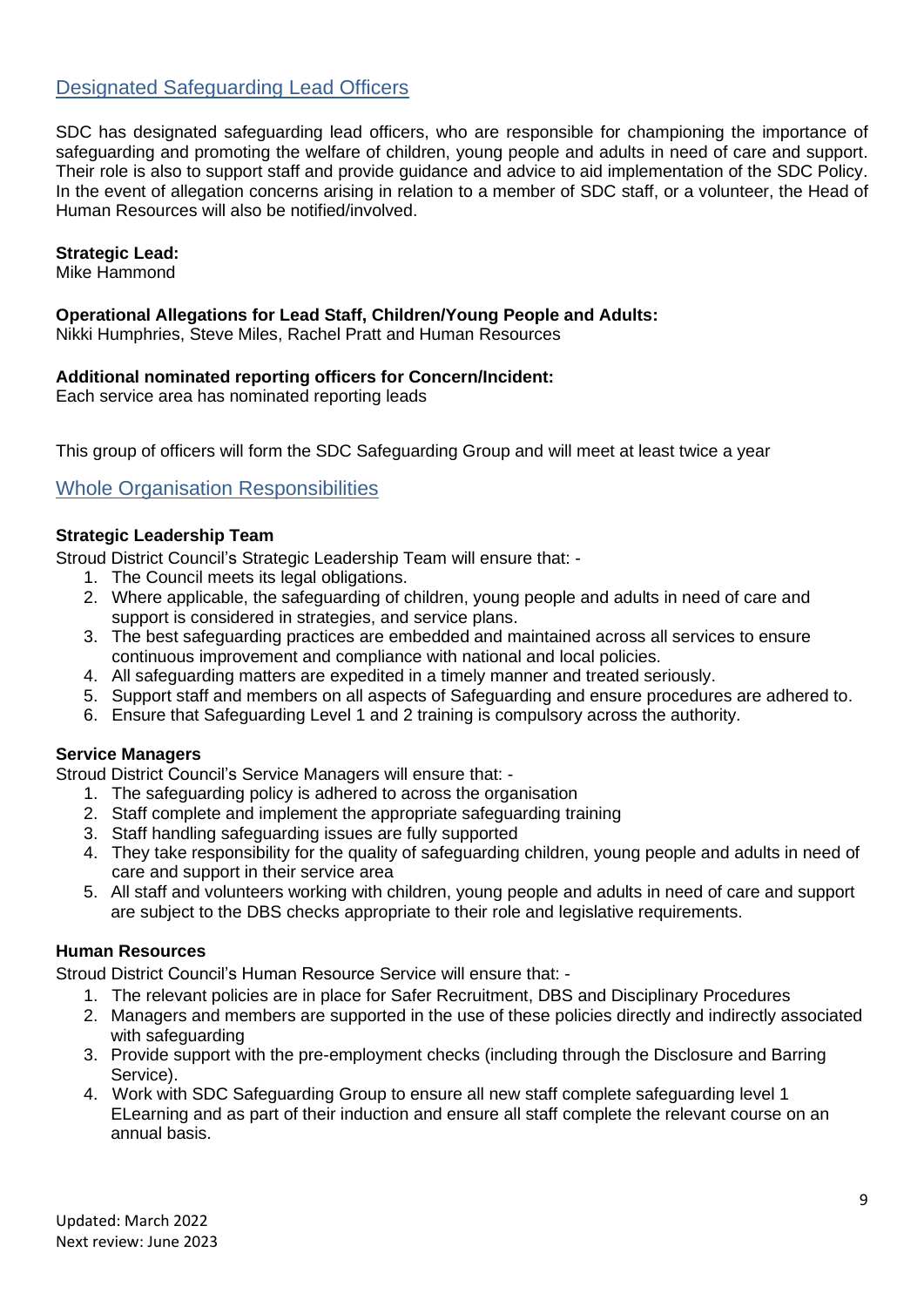# **Staff**

Stroud District Council's Staff will: -

- 1. Treat all safeguarding matters seriously
- 2. Report concerns and/or incidents as per the reporting procedure and complete the relevant form from the SDC HUB.
- 3. Be aware of all policies.
- 4. Complete safeguarding level 1 and level 2 awareness training

### **Elected Members**

Elected members are uniquely placed to support the safeguarding of children and adults in need of care and support within their community. They can also provide input to ensure that the council is fulfilling its corporate responsibility. Elected members should always: -

- 1. Report their concerns about a child or adult's welfare or someone else's behaviour in regards to a child or adult by following the flow chart and forms on the SDC HUB.
- 2. Adopt good practice in terms of safeguarding at all times when carrying out their council duties
- 3. Seek support or raise concerns with the SDC designated Safeguarding Leads when necessary
- 4. Complete safeguarding level 1 and level 2 awareness training as required

# <span id="page-9-0"></span>Who else the Safeguarding Policy affects

In addition to employees and elected Members of SDC, this guide applies to the following people or service areas: -

#### **Procurement**

Any contracts awarded with external agencies for the provision of goods and services must make specific reference to safeguarding and the duties imposed on staff. Steps must be taken to ensure the safeguarding of children, young people and adults is commensurate with the type of service being provided on behalf of, or in partnership with the Council.

#### **Contractors**

SDC will ensure that:

- 1. All contractors providing services directly related to children, young people and adults have a safeguarding policy and practices which complement the council's requirements related to safeguarding
- 2. Contractors providing a service to the council (such as maintenance work at a council property) will be made aware of the council's procedures and policies
- 3. Council staff will ensure that relevant safeguarding practices are adopted by the contractor

#### **Partners**

All partners working with SDC must have regard to safeguarding. For joint projects, partner agencies will be required to pass a copy of their safeguarding policy to SDC to ensure that it aligns with the SDC's safeguarding requirements or alternatively. Where no such policy exists, the partner will be required to adopt this policy for the duration of the project. Taxi drivers licensed by the council must attend specific safeguarding training.

#### **Volunteers**

Any volunteers operating either in their own right as individuals, or as part of a larger organisation on behalf of SDC working with children, young people and/or adults (and delivering regular recorded sessions) will be required to undertake a Disclosure and Barring Service check and will be made aware of the council's Safeguarding Policy as part of their overall induction.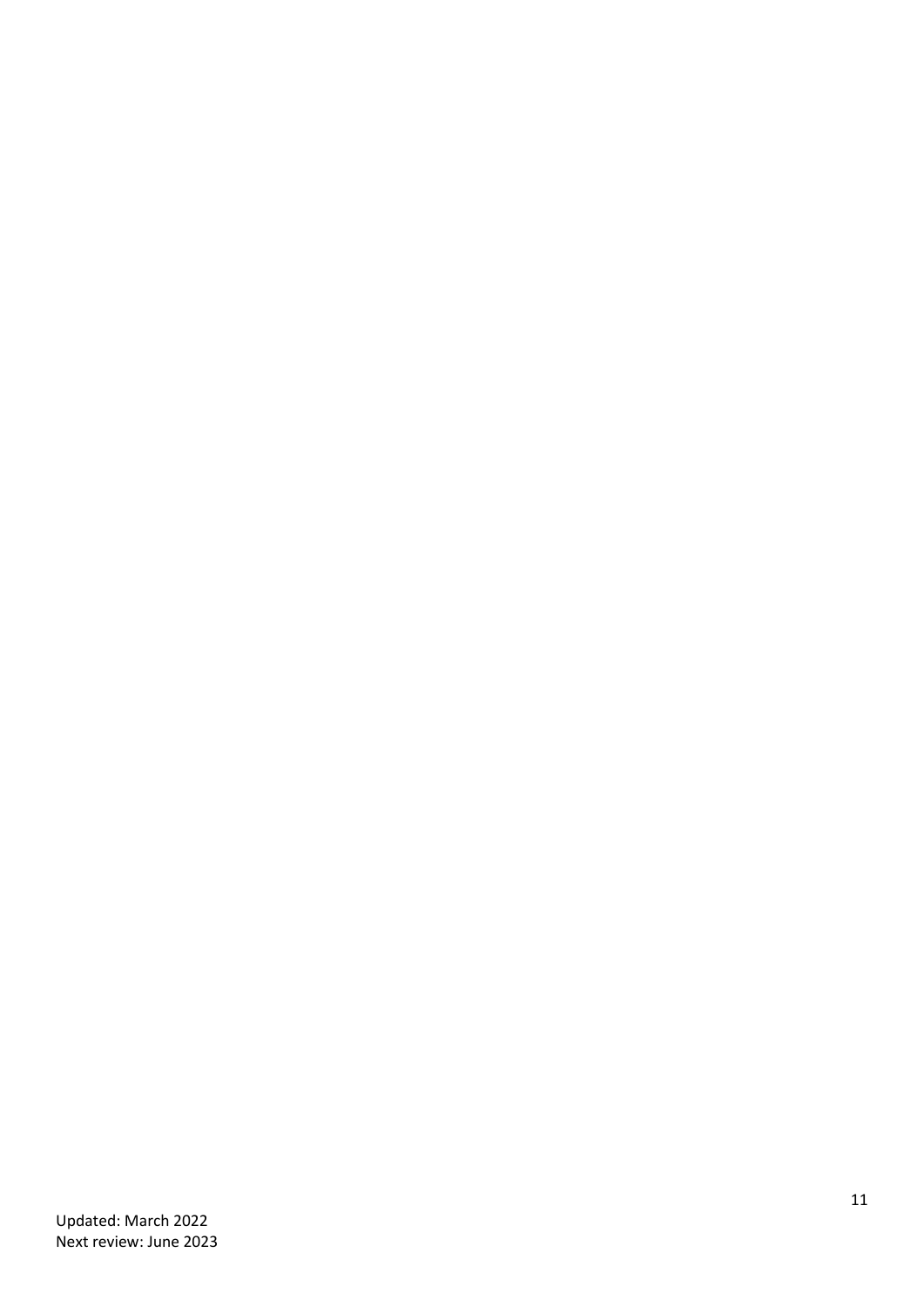#### **Modern Apprentices, Work Experience and Workers under the age of 18**

Staff will need to be aware that the above duty will apply to their interaction with work experience and modern apprentice workers (under the age of 18). Such workers would still be deemed as children under this guide, whilst also themselves being responsible under the duty imposed by Section 11 of the Children Act (2004). It will be necessary to consider the impact of this in all risk assessments carried out in relation to this member of staff, in line with the SDC Risk Management Policy & Strategy.

If a work experience placement involves working with a member of staff off site, or working with a member of staff on their own for longer than half a day, the students' parents or guardians should be informed prior to the work experience placement. In addition, when the student goes off-site the employee must advise a Senior Officer where they are going, the reason for the visit and how long the visit will take.

# <span id="page-11-0"></span>Safeguarding Practices

#### **Safer Recruitment**

SDC operates safer recruitment principles that are followed for all staff appointments

#### **Training**

Safeguarding ELearning training level 1 & level 2 is compulsory at SDC; Line managers and HR are responsible for identifying and ensuring that all new starters have the appropriate level of training for their role (within six months of taking up their post). All staff and volunteers working with children, young people and adults must successfully complete Safeguarding level 1 ELearning on induction – HR to ensure that all staff refresh their ELearning annually.

#### **Safeguarding Allegations against a Member of Staff**

SDC takes any allegations or complaints about the conduct of staff and volunteers very seriously in respect of their contact with children, young people and adults in need of care and support. All allegations or complaints received by SDC will be investigated fully, and where applicable, action will be taken internally against the member of staff or volunteer, via the SDC disciplinary procedure. If deemed necessary, the member of staff or volunteer will be suspended whilst the investigation takes place. The decision to suspend lies ultimately with Strategic Leadership Team and HR. SDC will involve and take advice from the Local Authority Designated Officer (LADO) employed by Gloucestershire County Council.

#### **Support for Staff/Volunteers**

Support will be provided for any member of staff or volunteer who may be subject to an allegation as indicated in the SDC Employee Handbook section 2.7.2 Disciplinary Policy and Procedure.

SDC assures all staff and volunteers that it will fully support and protect anyone who in good faith (without malicious intent) report his or her concerns about a colleague's practice or the possibility that a child, young person or adult may be being abused or bullied.

The person who receives information concerning a suspected case of abuse by another member of staff or volunteer should make a full record of what has been said, as soon as possible and pass the information on to their Line Manager or Head of Service.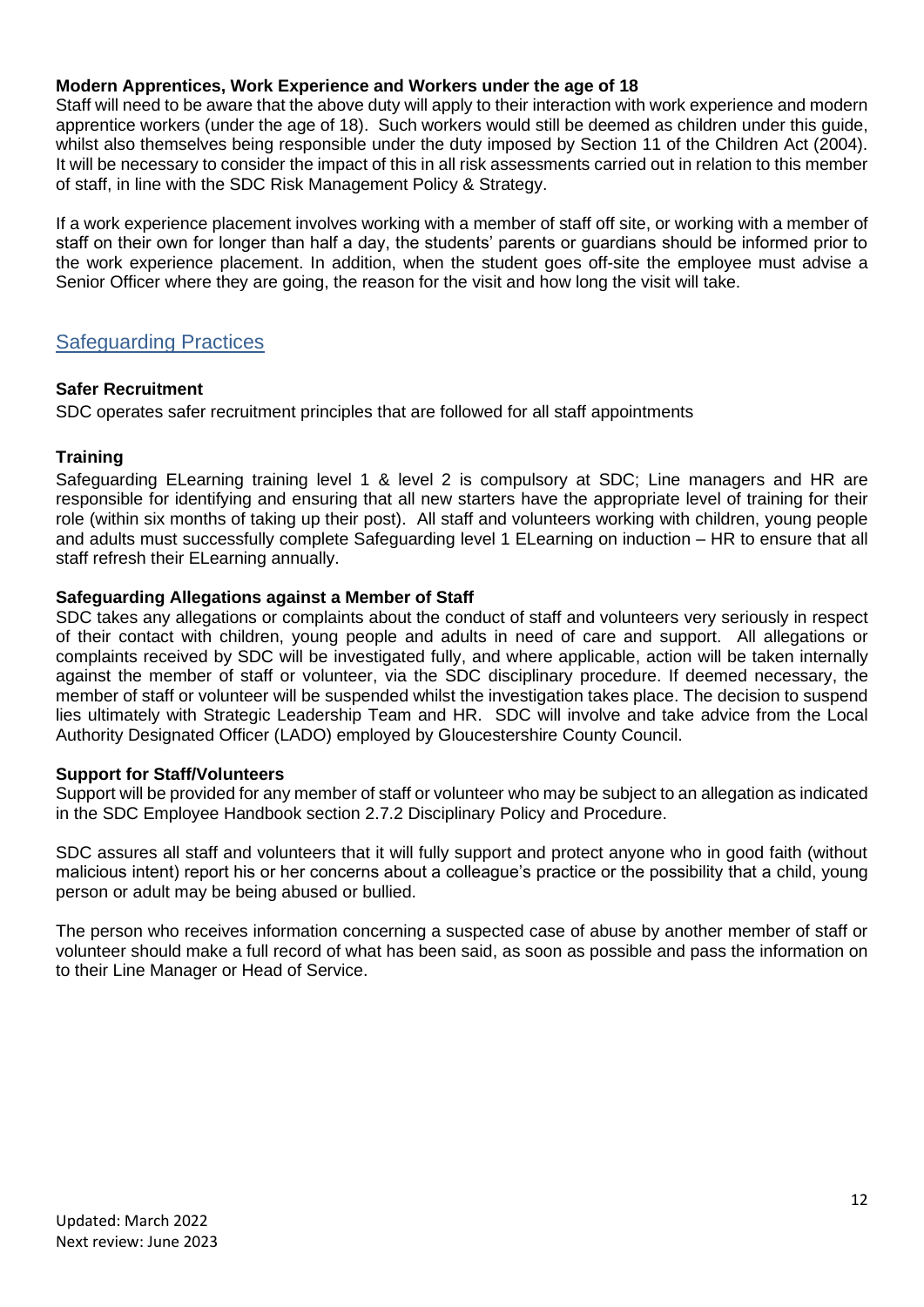# <span id="page-12-0"></span>Safeguarding Procedure

#### **Listening and Responding to Children and Adults who may be in need of care and support**

As adults with trust and influence, SDC employees and Elected Members are in a powerful position to recognise and receive information/disclosure about abuse or need for care and support. However, it is not their responsibility to decide if a child, young person or adult in need of care and support is being abused.

All SDC employees have a role to act on their concerns in-line with the SDC safeguarding policy, guide, flow charts and forms situated on the SDC Hub.

If a child/young person or adult in need of care and support tells a member of staff about potential or alleged abuse, all employees are to please ensure that they say and /or do the following: -

- Remain calm.
- Listen carefully to what the child/young person or adult has to say (without making any judgement).
- Try not to ask interrogative questions, but if you have to, make sure they are open-ended to clarify understanding and not to probe or investigate.
- Do encourage the child/young person or adult to talk.
- Do not give an opinion or offer advice.
- Be honest with them about what you can and cannot do.
- Tell them that you are not able to keep what they have told you secret.
- For children/young people tell them that you will try to find them the help they need.
- For adults in need of care and support, ensure that you ask if they would like you to seek help and subsequently gain their permission (in line with Making Safeguarding Personal, The Care Act, MCA and DoLs principles), please visit <https://www.local.gov.uk/msp-toolkit>
- When the child/young person or adult has finished talking, make a detailed note of what they have said, using only their words. Then follow the relevant checklist and forms completion, as detailed on the SDC Hub.
- **Do not** contact or confront the individual who is alleged to be responsible.
- Re-assure the child / young person / adult in need of care and support that they have done the right thing.
- Maintain confidentiality and ensure that you inform only your Line Manager at this stage.

#### **SDC Employee Responsibilities**

It is not the responsibility of an SDC employee to make decisions on whether abuse is actually taking place. However, all SDC employees have a responsibility to safeguard children, young people and adults in need of care and support and to inform the appropriate internal SDC safeguarding lead in a timely manner.

The employee will then work with the SDC safeguarding lead to inform the appropriate external agencies via the GSCE or GSAB advice line/helpdesk and relevant report form portals. It is the responsibility of the Gloucestershire Multi Agency Safeguarding Hub to then make enquiries, decisions and take any necessary action (and inform SDC of actions taken).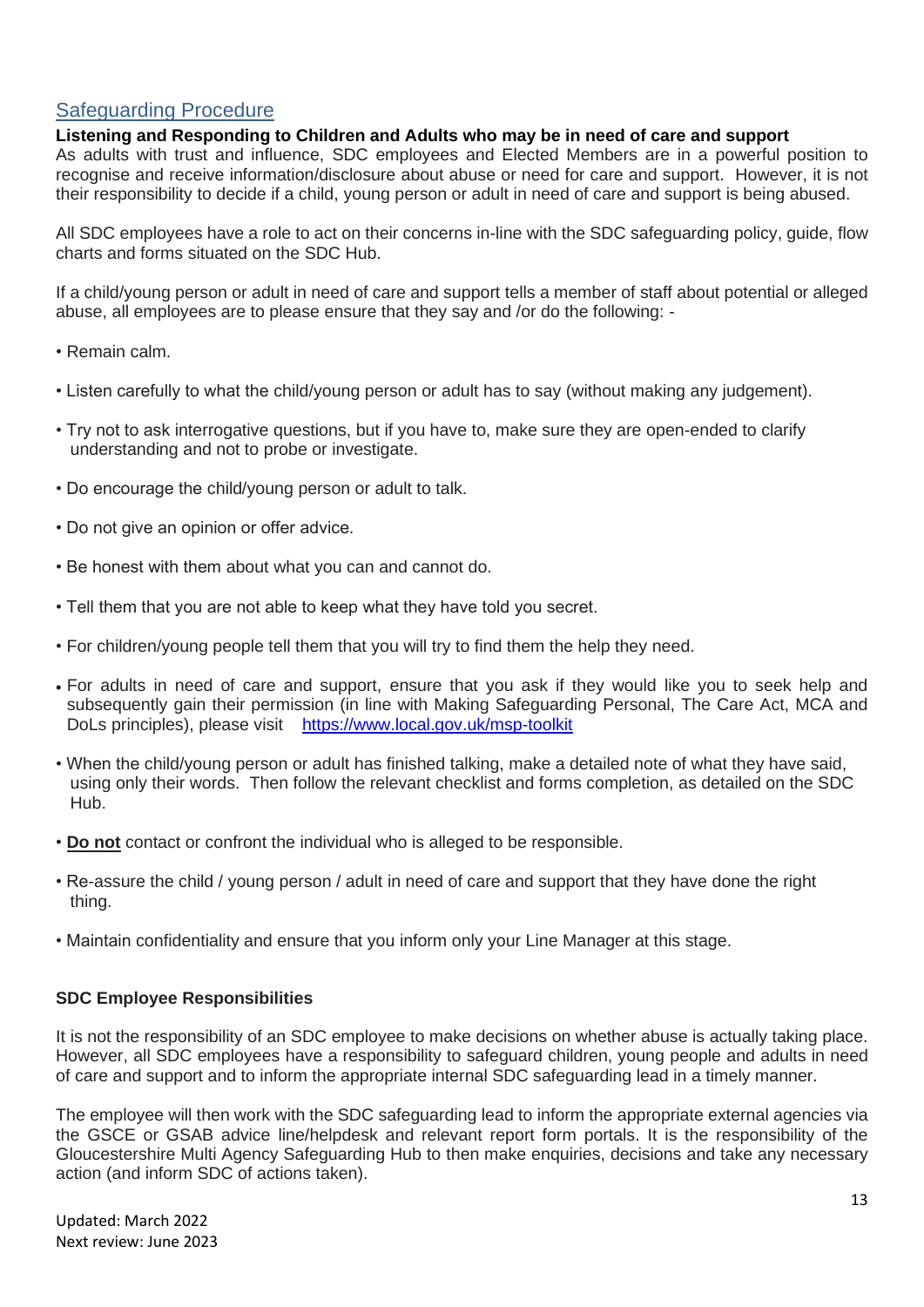#### **Maintain Confidentiality**

It is extremely important that any allegations are not discussed (unless absolutely necessary) as any breaches could be damaging to the child or adult with care and support needs and to any investigation which may follow. Any requests for information from members of the public (including parents, guardians or carers) or the media should be directed to the SDC Safeguarding Lead.

#### **Children and Young People's Social Work Team**

The Multi-Agency Safeguarding Hub offers a Community Social Work Team to discuss matters of concern relating to children and families prior to making a referral.

- If you have urgent safeguarding concerns for a child or young person, please continue follow the safeguarding procedures
- If you work with children and families and have safeguarding concerns which are not of an urgent nature and you can ask for advice from the Community Social Work Team on 01452 426263. If you are unable to get through to the Community Social Work Team straight away, please leave your name, contact details, and best time and date to call you back.
- Alternatively, if you ring 01452 426565 and select option 2, you will be transferred to the Early Help Service for their response. However, where possible, please contact the Community Social Work team in the first instance.

When you contact Community Social Work Team, they can offer support to reflect on your worries, explore what needs to happen next, and complete a follow-up conversation with you at a later time and date to ensure that you feel confident in completing the agreed actions, as well as any support you may require around this.

# <span id="page-13-0"></span>Allegations of previous abuse

Allegations of abuse may be made some time after the event (e.g. by an adult who was abused as a child or by a member of staff who is still currently working with children). Where such an allegation is made, the employee should follow the same safeguarding procedure as detailed in the SDC safeguarding page on the SDC Hub.

# <span id="page-13-1"></span>Escalation Policy/Healthy Challenge

If you as an SDC employee, disagree with any safeguarding decisions made/taken by the MASH and related organisations, you are able to challenge and seek resolution. Please discuss with your line manager and then follow the Gloucestershire Safeguarding Children Board Escalation Policy which can be found on their website.



# <span id="page-13-2"></span>Review of Safeguarding Policy and Procedures

The effectiveness and content of this policy will be reviewed by the SDC Safeguarding Group on an annual basis